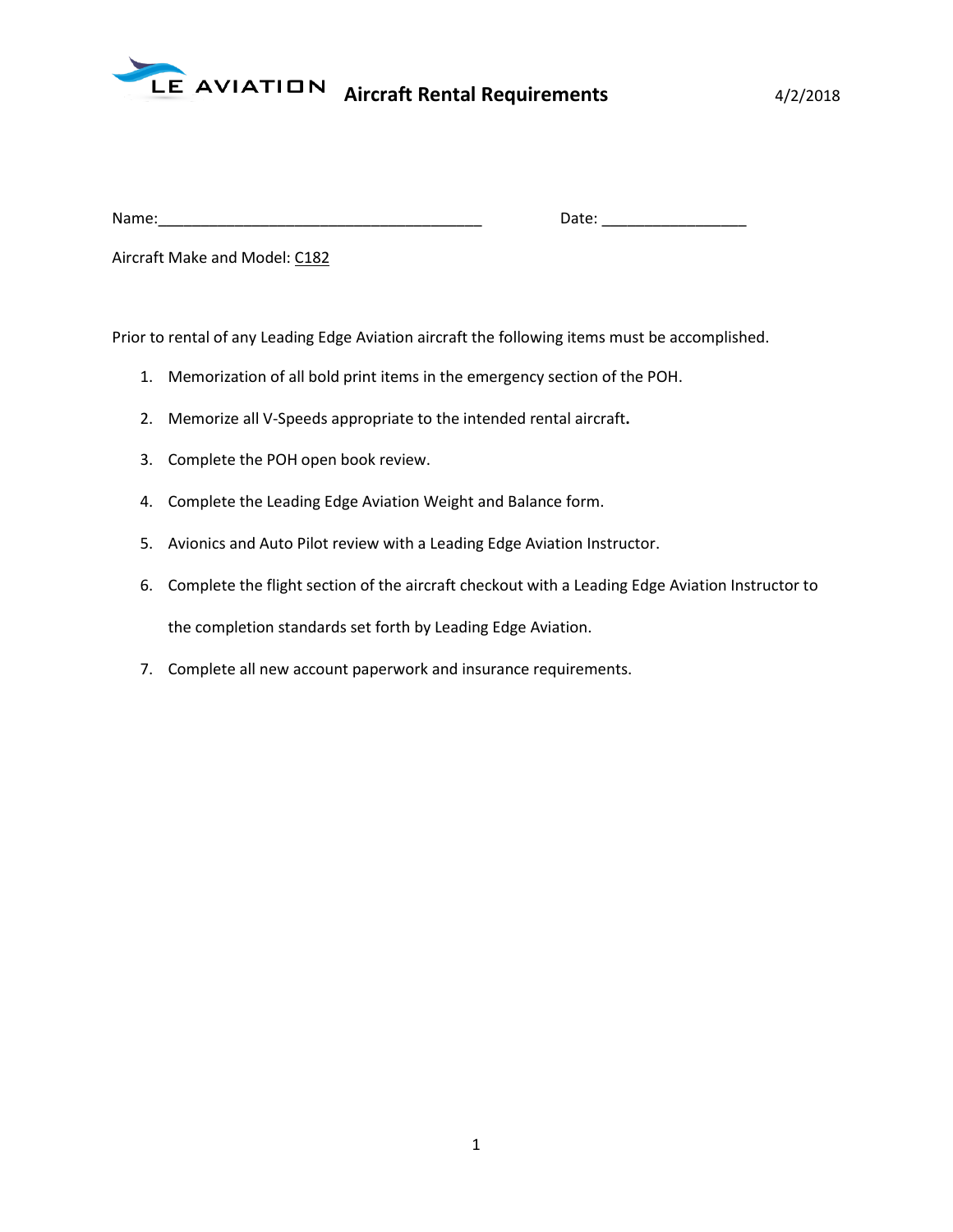

## **Memorization Items:**

|  | 1. What are the following V-Speeds? | Vso. |  |  | Vx. |  |
|--|-------------------------------------|------|--|--|-----|--|
|--|-------------------------------------|------|--|--|-----|--|

\_\_\_\_\_\_\_\_Vy, \_\_\_\_\_\_\_\_Vfe, \_\_\_\_\_\_\_\_Va max weight, \_\_\_\_\_\_\_\_Va min weight, \_\_\_\_\_\_\_\_Vne,

\_\_\_\_\_\_\_\_Vno, \_\_\_\_\_\_\_\_Vbg,

2. Please use the last page of the packet to fill out the emergency procedures memory items.

## **Local Airport Information:**

- 1. What are the airport frequencies? Clearance\_\_\_\_\_\_\_\_\_\_ Ground\_\_\_\_\_\_\_\_\_\_ Tower\_\_\_\_\_\_\_\_\_\_ Approach\_\_\_\_\_\_\_\_\_\_\_\_\_ ATIS\_\_\_\_\_\_\_\_\_\_\_\_\_\_\_\_ ASOS\_\_\_\_\_\_\_\_\_\_\_\_ CTAF\_\_\_\_\_\_\_\_\_\_\_\_\_ Unicom\_\_\_\_\_\_\_\_\_\_ 2. What runways are available for use? \_\_\_\_\_\_\_\_\_\_\_\_\_\_\_\_\_\_\_\_\_\_\_\_\_\_\_\_\_\_\_\_\_\_\_\_\_\_\_\_\_\_\_\_\_\_\_ 3. What are the runway length(s)? \_\_\_\_\_\_\_\_\_\_\_\_\_\_\_\_\_\_\_\_\_\_\_\_\_\_\_\_\_\_\_\_\_\_\_\_\_\_\_\_\_\_\_\_\_\_\_\_\_\_\_ 4. What are the traffic patterns for each runway? \_\_\_\_\_\_\_\_\_\_\_\_\_\_\_\_\_\_\_\_\_\_\_\_\_\_\_\_\_\_\_ \_\_\_\_\_\_\_\_\_\_\_\_\_\_\_\_\_\_\_\_\_\_\_\_\_\_\_\_\_\_\_\_\_\_\_\_\_\_\_\_\_\_\_\_\_\_\_\_\_\_\_\_\_\_\_\_\_\_\_\_\_\_\_\_\_\_\_\_\_\_\_\_\_\_\_\_\_ 5. What is the calm wind runway? **Open book questions:** 1. Total fuel capacity\_\_\_\_\_\_\_\_\_gals. Unusable fuel\_\_\_\_\_\_gals. Approximate fuel burn @ 75% power, 8000ft., and standard temperature\_\_\_\_\_\_\_\_\_\_ 2. Engine information: Make\_\_\_\_\_\_\_\_\_, Model\_\_\_\_\_\_\_\_, Horsepower\_\_\_\_\_\_\_\_\_\_. 3. Oil quantity: Minimum\_\_\_\_\_\_\_\_\_\_\_, Maximum\_\_\_\_\_\_\_\_\_\_\_, Grade (all temps)\_\_\_\_\_\_\_\_\_\_\_. 4. Is this airplane approved for intentional spins?\_\_\_\_\_\_\_\_\_\_. If so what category?\_\_\_\_\_\_\_\_\_.
	- 5. At 10,000ft full fuel, 65% power what is the endurance with a 45 minute reserve? in hours, in \_\_\_\_\_\_\_\_\_\_miles.
	- 6. What is the maximum demonstrated crosswind velocity?
	- 7. What are the approved fuels?\_ \_\_\_\_\_\_\_\_\_\_\_\_\_\_\_\_\_\_\_\_\_\_\_\_\_\_\_\_\_\_\_\_\_\_\_\_\_\_\_\_\_\_\_\_\_\_\_\_\_\_\_\_
	- 8. What is the baggage area weight limit? \_\_\_\_\_\_\_\_\_\_\_\_\_\_\_\_\_\_\_\_\_\_\_\_\_\_\_\_\_\_\_\_\_\_\_\_\_\_\_\_\_\_\_\_\_
	- 9. Where is the fire extinguisher located?\_\_\_\_\_\_\_\_\_\_\_\_\_\_\_\_\_\_\_\_\_\_\_\_\_\_\_\_\_\_\_\_\_\_\_\_\_\_\_\_\_\_\_\_\_\_
	- 10. Is the engine carbureted or fuel injected?\_\_\_\_\_\_\_\_\_\_\_\_\_\_\_\_\_\_\_\_\_\_\_\_\_\_\_\_\_\_\_\_\_\_\_\_\_\_\_\_\_\_\_\_
	- 11. What is the maximum rpm for this engine? \_\_\_\_\_\_\_\_\_\_\_\_\_\_\_\_\_\_\_\_\_\_\_\_\_\_\_\_\_\_\_\_\_\_\_
	- 12. What is the normal flap setting for takeoff? \_\_\_\_\_\_\_\_\_\_\_\_\_\_\_\_\_\_\_\_\_\_\_\_\_\_\_\_\_\_\_\_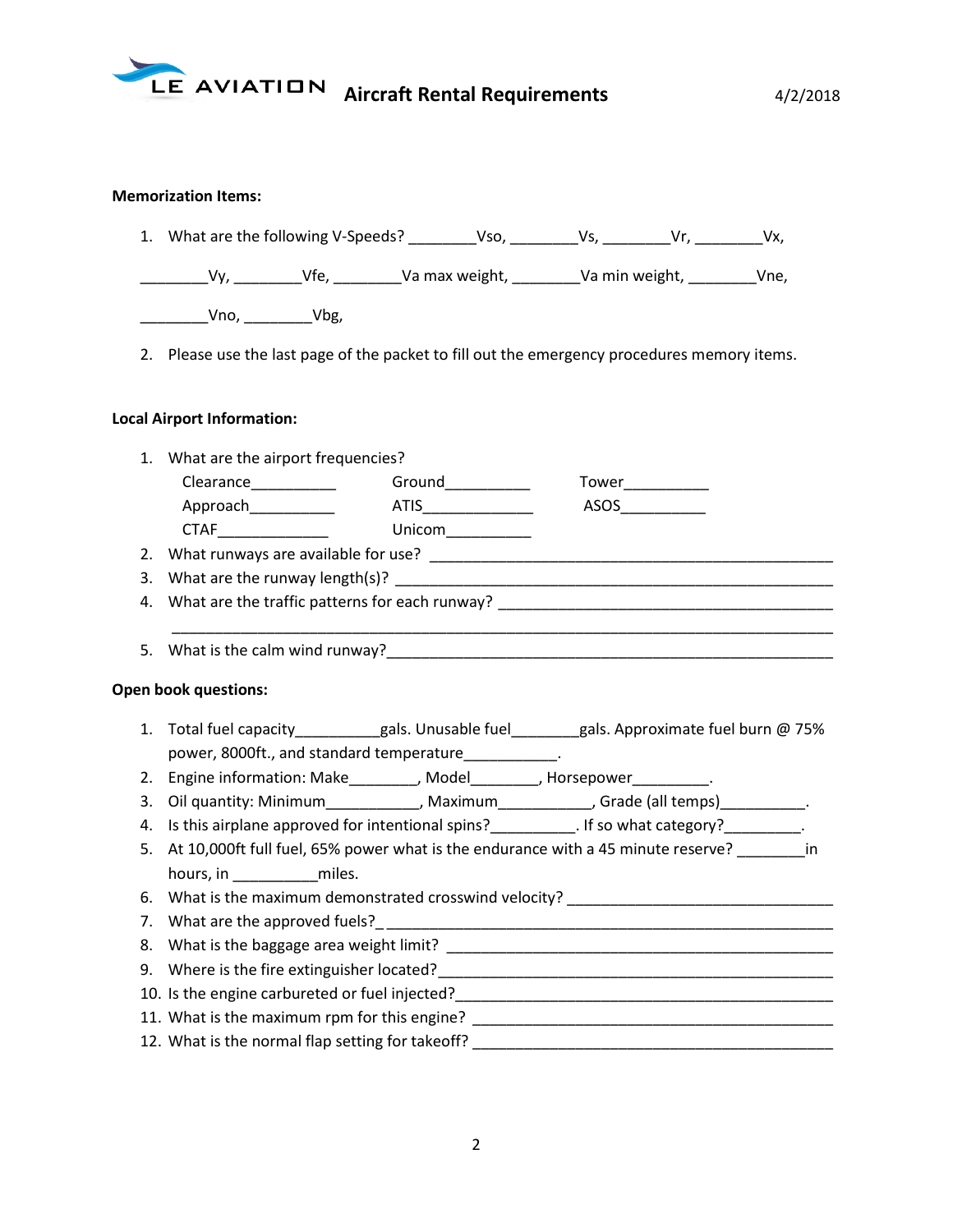

|  |  |  |  |  |  | 13. Is this aircraft equipped with an alternate air source for the engine? If so how is it operated? |
|--|--|--|--|--|--|------------------------------------------------------------------------------------------------------|
|--|--|--|--|--|--|------------------------------------------------------------------------------------------------------|

| 14. Do you richen the mixture, lean the mixture, or leave the mixture alone during the extended use<br>16. How many fuel drain valves are there and where are they located? _______________________________<br>17. What should be accomplished if there are signs of fuel contamination? _________________________ |
|--------------------------------------------------------------------------------------------------------------------------------------------------------------------------------------------------------------------------------------------------------------------------------------------------------------------|
|                                                                                                                                                                                                                                                                                                                    |
|                                                                                                                                                                                                                                                                                                                    |
|                                                                                                                                                                                                                                                                                                                    |
|                                                                                                                                                                                                                                                                                                                    |
|                                                                                                                                                                                                                                                                                                                    |
|                                                                                                                                                                                                                                                                                                                    |
|                                                                                                                                                                                                                                                                                                                    |
|                                                                                                                                                                                                                                                                                                                    |
|                                                                                                                                                                                                                                                                                                                    |
| 22. If using external power for engine start, what must first be verified before connecting power?                                                                                                                                                                                                                 |
|                                                                                                                                                                                                                                                                                                                    |
|                                                                                                                                                                                                                                                                                                                    |
|                                                                                                                                                                                                                                                                                                                    |
|                                                                                                                                                                                                                                                                                                                    |
|                                                                                                                                                                                                                                                                                                                    |
|                                                                                                                                                                                                                                                                                                                    |
| <u> 1990 - Johann John Stoff, mars and de British and de British and de British and de British and de British and</u>                                                                                                                                                                                              |
| 30. What is the maximum demonstrated cross wind velocity for this aircraft? _______________________                                                                                                                                                                                                                |
| 31. What is the procedure if the ammeter does not show a positive charge after an external power<br>assisted start? The contract of the contract of the contract of the contract of the contract of the contract of                                                                                                |
| 32. What would indicate a failure of the engine driven fuel pump?__________________________________                                                                                                                                                                                                                |
| 33. Is the aircraft equipped with cowl flaps?                                                                                                                                                                                                                                                                      |
|                                                                                                                                                                                                                                                                                                                    |
|                                                                                                                                                                                                                                                                                                                    |
|                                                                                                                                                                                                                                                                                                                    |
| 37. When should the electric fuel pump be used?                                                                                                                                                                                                                                                                    |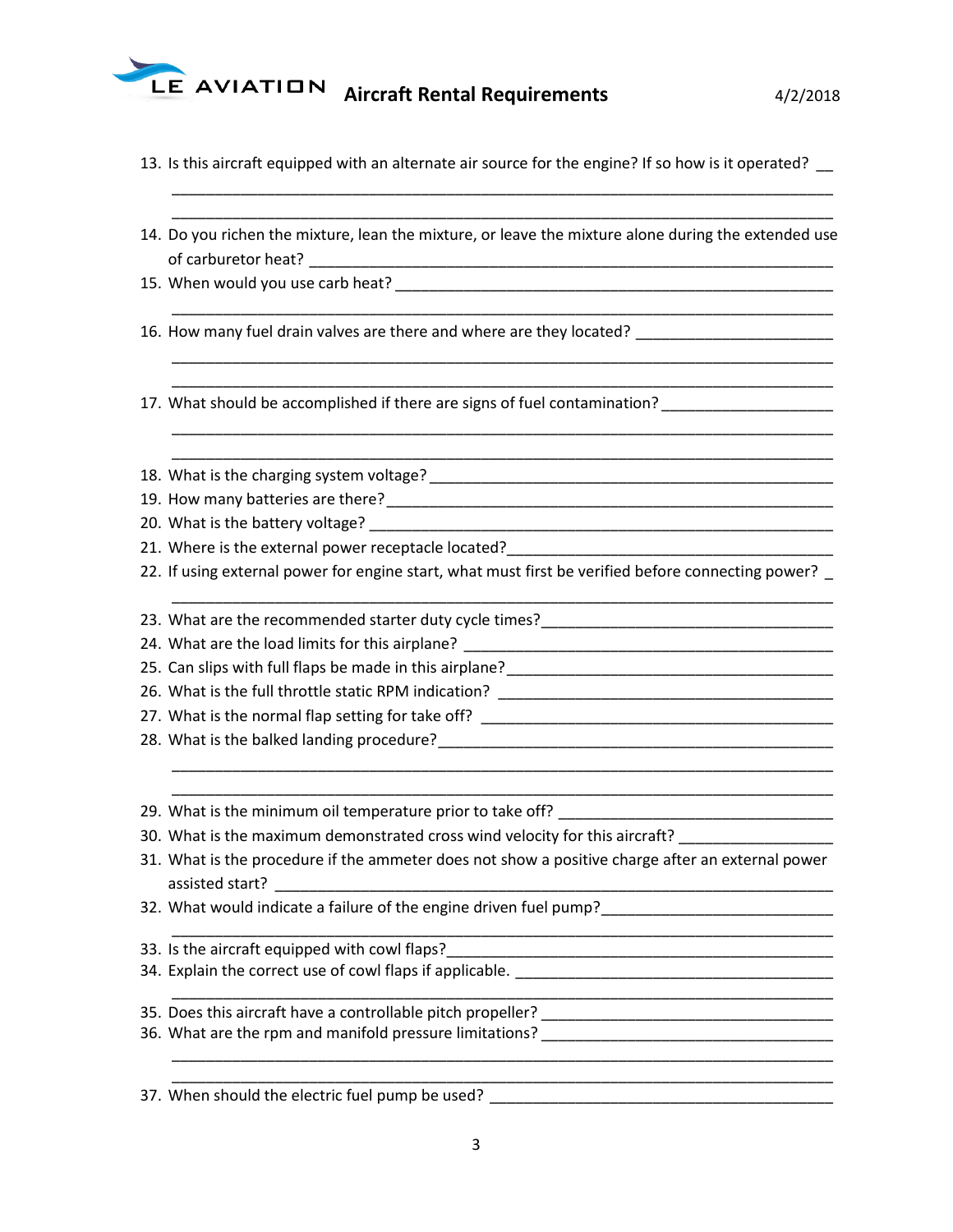

 $4/2/2018$